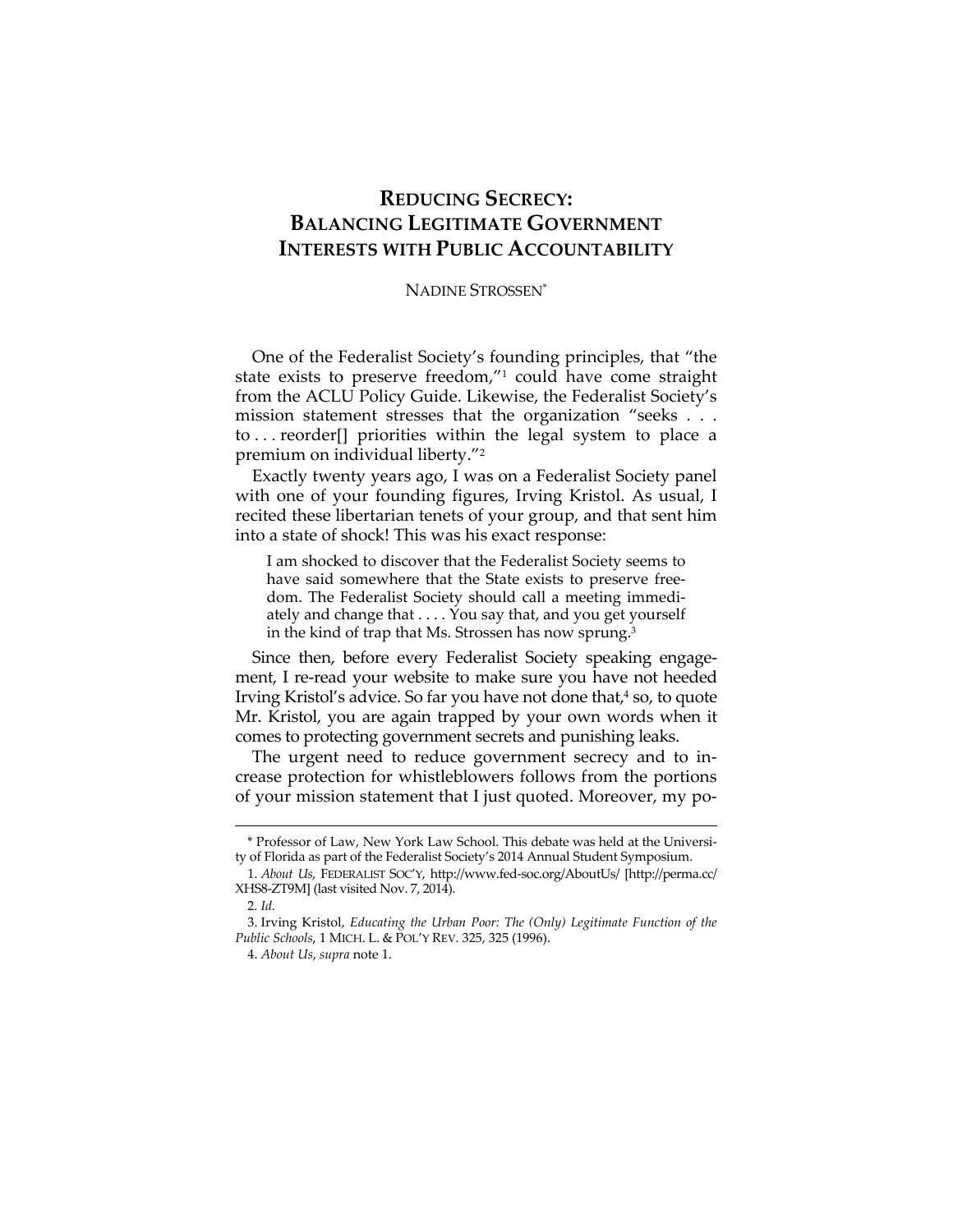sition in this debate is reinforced by yet another tenet in your mission statement, "that the separation of governmental powers is central to our Constitution."5

In contrast, Roger Pilon's position squarely violates the separation of powers and individual liberty that are enshrined in both the U.S. Constitution and the Federalist Society mission statement.<sup>6</sup> Indeed, the same is true of the status quo. It already violates freedom and separation of powers, so Pilon advocates change in the opposite direction of what we need. We already have excessive executive branch secrecy,<sup>7</sup> too often wielded not to protect genuine national security concerns, but rather to shield the executive branch from embarrassment, criticism, and dissent.8

Likewise, the status quo embodies selective, overzealous executive branch prosecution of whistleblowers. These efforts are made against those who have disclosed executive law-breaking and power abuses,<sup>9</sup> while other leaks, which aim to make the executive look good, go unpunished.10 Equally unpunished are the executive officials on whom the whistle is blown<sup>11</sup>—those who have violated the Constitution and federal statutes, and trampled on both individual freedom and separation of powers.12

All of this would be deplored by the Founding Father who is so revered by this group that his profile is on the tie Roger is wearing. As a civil libertarian, I of course also greatly admire James Madison. Therefore, long ago, I bought a Federalist Society tie for my husband. As I told him, all of those "FS's" on the tie stand for "Free Speech!" Let me remind you of one of the

<sup>5</sup>*. Id.*

 <sup>6.</sup> Roger Pilon, *On the National Security Leaks Dilemma*, 2 HARV. J.L. & PUB. POL'Y: FEDERALIST EDITION 39 (2015).

 <sup>7.</sup> *See* Mary-Rose Papandrea, *Leaker Traitor Whistleblower Spy: National Security Leaks and the First Amendment*, 94 B.U. L. REV. 449, 474 (2014).

<sup>8</sup>*. See id*. at 460–64.

<sup>9</sup>*. See id*. at 464.

 <sup>10.</sup> *See* David E. Pozen*, The Leaky Leviathan: Why the Government Condemns and Condones Unlawful Disclosures of Information*, 127 HARV. L. REV. 512, 559–60 (2013).

<sup>11</sup>*. See, e.g.*, Colleen Curry, *NSA Spying Will Continue Despite Snowden's Leaks, Experts Say*, ABC NEWS, Oct. 30, 2013, http://abcnews.go.com/US/edwardsnowdens-leaks-lead-change-intelligence-experts/story?id=20713875 [http://perma.cc/C6KW-G72L].

<sup>12</sup>*. Id.*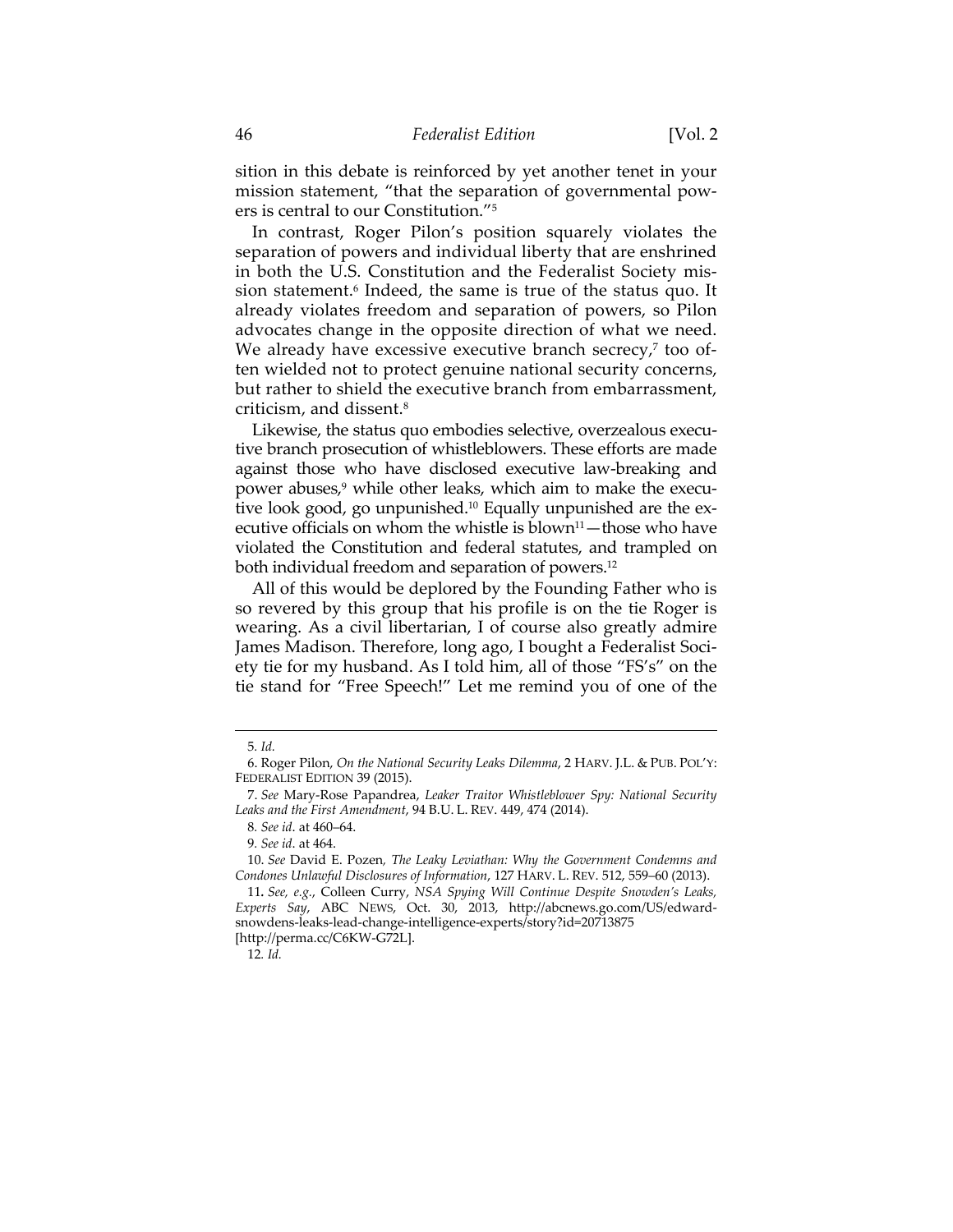most famous, oft-quoted statements that James Madison made, which fully supports my position in this debate:

A popular Government, without popular information, or the means of acquiring it, is but a Prologue to a Farce or a Tragedy; or, perhaps both. Knowledge will forever govern ignorance: And a people who mean to be their own Governors, must arm themselves with the power which knowledge gives.13

Let me also cite a recent editorial cartoon. It shows two NSA officials plugged into a computer, listening intently. One of them, flabbergasted, says to the other: "We're actually listening in on James Madison—Father of the Constitution?!!" To which the other replies: "Sort of . . . that's the sound of him rolling over in his grave." So, as Irving Kristol warned you, to prevail in this debate, I need only invoke your own founding principles and your own favorite Founding Father!

Now let me state a few factual premises on which I hope we can all agree.14 First, our classification system is dysfunctional, hugely bloated, and covers material that poses no genuine security risk.15 Second, and relatedly, our system is flooded with leaks<sup>16</sup>—as an inevitable counter to this excessive secrecy and essential for government accountability to We the People, the ultimate governors.17 Third, excessive secrecy is a huge waste of our precious security resources.18 All of you fiscal conservatives out there should balk at the huge cost of the counterproductive classification system—almost \$10 billion in 2012.19 And that doesn't

 <sup>13.</sup> Letter from James Madison to W.T. Barry (Aug. 4, 1822), *in* 9 THE WRITINGS OF JAMES MADISON (Gaillard Hunt ed., 1910), 103.

 <sup>14.</sup> Indeed, these factual premises reflect the consensus of intelligence community experts across the political spectrum. *See, e.g.*, Donald H. Rumsfeld, Op-Ed., *War of the Words*, WALL ST. J., July 18, 2005, http://online.wsj.com/news/ `articles/SB112164930948087989 [http://perma.cc/TY5M-H5WL]; Ramsey Cox, *Shaheen to Obama: 'Over-classification' in government costs taxpayers money*, THE HILL (May 30, 2013 8:59 PM), http://thehill.com/blogs/floor-action/senate/302629 shaheen-to-obama-over-classification-in-government-costs-taxpayers-money [http://perma.cc/SLY6-3XE4].

 <sup>15.</sup> Pozen, *supra* note 10, at 581, 623–25.

<sup>16</sup>*. Id*.

<sup>17</sup>*. Id*.

 <sup>18.</sup> INFO. SEC. OVERSIGHT OFFICE, 2012 ANNUAL REPORT TO THE PRESIDENT 24–25 (2013).

<sup>19</sup>*. Id*.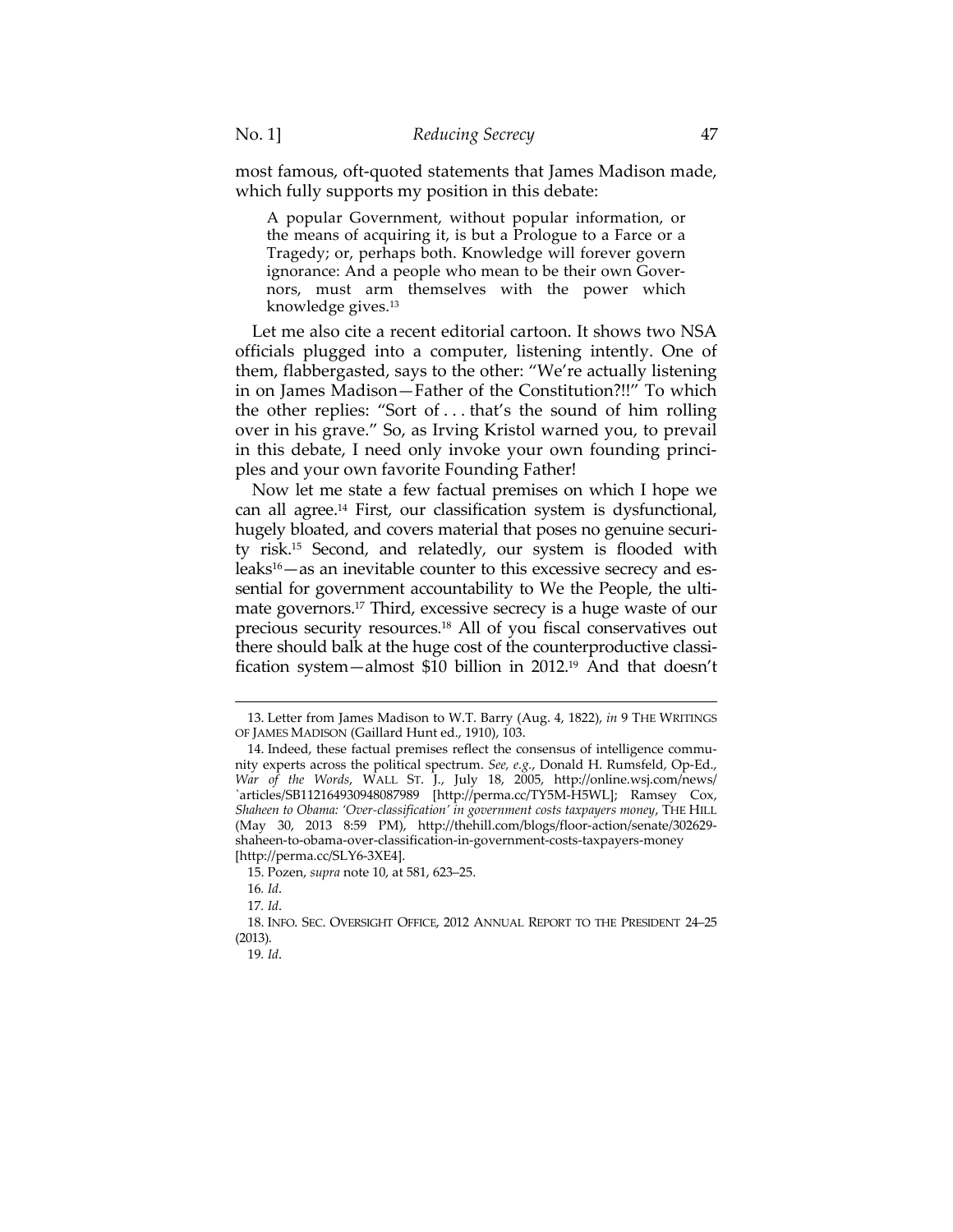include classification expenses incurred by the security agencies themselves<sup>20</sup> because, ironically, those numbers are classified!<sup>21</sup>

Fourth, excessive secrecy actually undermines national security by preventing effective information sharing, thus leading to flawed intelligence.<sup>22</sup> This point was underscored by none other than a former head of the whole classification system, J. William Leonard, who was a former Director of the Information Security Oversight Office. As he said: "Government secrecy just about guarantees the absence of an optimal decision on the part of our nation's leaders, oftentimes with tragic consequences for our nation."23 Additionally, the Bipartisan 9/11 Commission actually concluded that excessive secrecy could well have contributed to the 9/11 attacks.<sup>24</sup>

Given the Federalist Society's commitment to empowering state and local governments, $25$  I should stress state and local officials' complaints that undue secrecy has hampered their ability to fight terrorism,<sup>26</sup> thus endangering all of us.<sup>27</sup> For example, let me quote Commander Michael Dowling of the LAPD's Counterterrorism Bureau: "[The federal government's]

 $\overline{a}$ 

 24. NAT'L COMM'N ON TERRORIST ATTACKS UPON THE U.S., THE 9/11 COMMIS-SION REPORT 276 (2004) (concluded that publicity about the increased terrorism threat reporting during the summer of 2001 might have actually derailed the 9/11 plot); *see also id*. at 541 n.107 ("[H]ad KSM known that Moussaoui had been arrested, he would have cancelled the 9/11 attacks.").

27*. See id*.

<sup>20</sup>*. Id.* at 25.

 <sup>21.</sup> The security classification expenses incurred by the following agencies are classified, and not included in the totals: CIA, NSA, Defense Intelligence Agency, Office of the Director of National Intelligence, National Geospatial-Intelligence Agency, and National Reconnaissance Office. *Id.*

 <sup>22.</sup> *See* ELIZABETH GOITEIN & DAVID M. SHAPIRO, BRENNAN CTR. FOR JUSTICE, REDUCING OVERCLASSIFICATION THROUGH ACCOUNTABILITY 1 (2011).

 <sup>23.</sup> MIKE GERMAN & JAY STANLEY, AM. CIVIL LIBERTIES UNION, DRASTIC MEASURES REQUIRED: CONGRESS NEEDS TO OVERHAUL U.S. SECRECY LAWS AND INCREASE OVERSIGHT OF THE SECRET SECURITY ESTABLISHMENT 29 (2011) (citing William Leonard, *Classification: Radical, Let Alone Incremental, Reform Is Not Enough!,* INFORMED CONSENT, Aug. 9, 2009).

<sup>25</sup>*. See Our Background*, FEDERALIST SOC'Y, http://www.fed-soc.org/aboutus/ page/our-background (last visited Nov. 7, 2014) [http://perma.cc/LF9C-FB73].

<sup>26</sup>*. See The Over-Classification and Pseudo-Classification: The Impact on Information Sharing: Hearing Before the Subcomm. on Intelligence, Info. Sharing, and Terrorism Risk Assessment of the H. Comm. on Homeland Security*, 110th Cong. 31–32 (2007) (statement of Michael P. Downing, Assistant Commanding Officer, Counter-Terrorism/Criminal Intelligence Bureau, L.A. Police Department).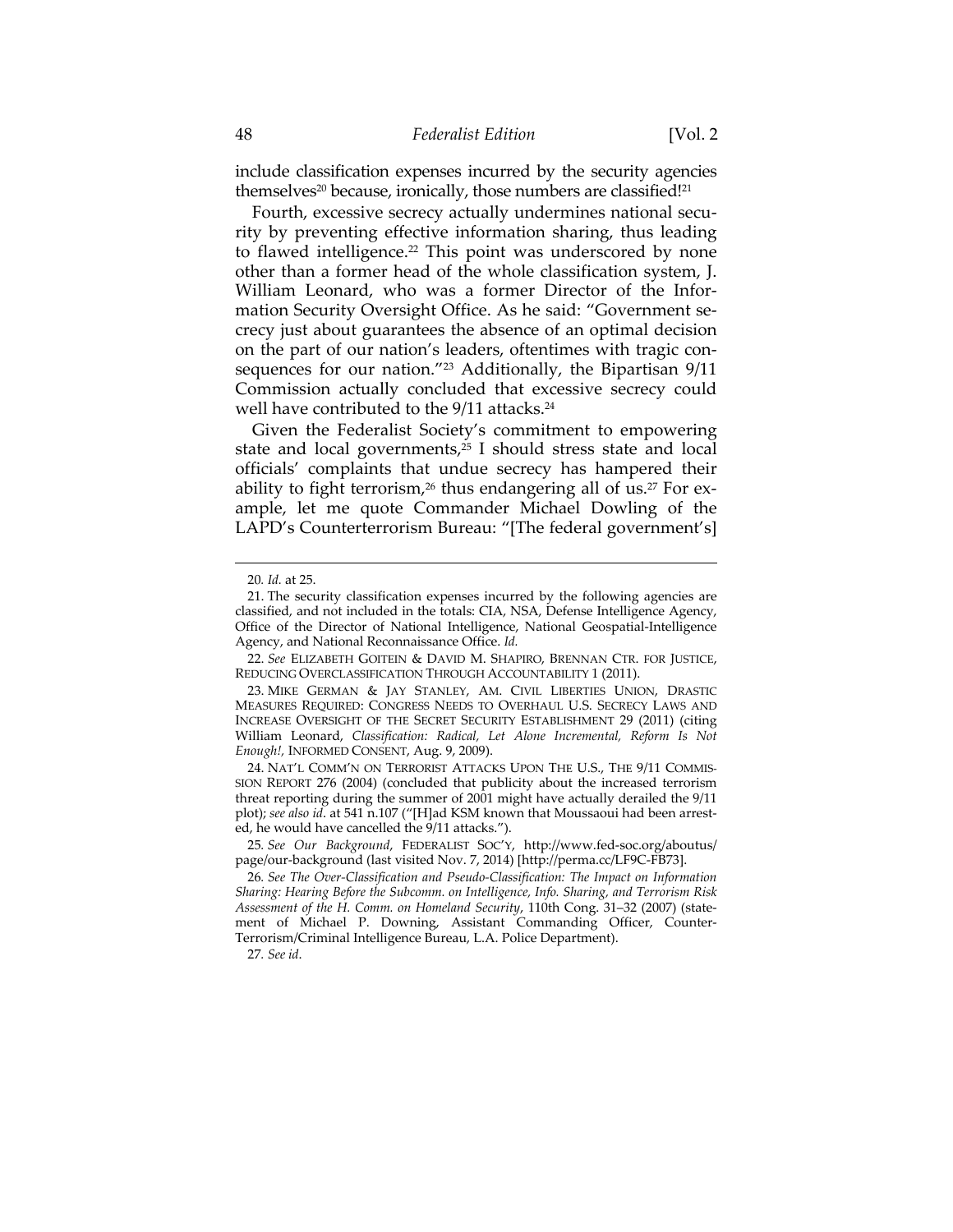classification process has been a substantial roadblock to [local law enforcement's] capacity to investigate terrorism cases and work hand-in-hand with these federal agencies."28

Now for a fifth and final factual point, about which there is also consensus: There are good leaks and bad leaks. I don't know of any responsible analyst who takes an all-or-nothing position on these issues, including my ACLU colleagues who have been working full-time on these issues. Rather, they advocate certain governing principles for handling particular cases. For example, Ben Wizner, the ACLU lawyer who has been advising Edward Snowden, has advocated four principles to shape fairer policies toward unauthorized disclosures,<sup>29</sup> in contrast to what journalists have denounced as the Obama Administration's war on not only whistleblowers, but also newsgathering.30

To substantiate these charges, I will cite just two examples, which should have special resonance for Federalist Society supporters because they involve Fox News and the *Wall Street Journal*. Last spring, we learned that, in a leak inquiry, the Justice Department had secretly seized telephone and email records of Fox News chief Washington correspondent James Rosen,<sup>31</sup> including his personal emails.<sup>32</sup> Most chillingly, the FBI declared that there was "probable cause to believe that" Rosen had violated the 1917 Espionage Act.<sup>33</sup>

As its name indicates, the Espionage Act is an archaic law which was originally aimed at spies who transmitted U.S. se-

<sup>28</sup>*. Id*. at 31.

 <sup>29.</sup> Ben Wizner, *Bradley Manning was no criminal*, POLITICO (Aug. 22, 2013, 6:10 PM), http://www.politico.com/story/2013/08/bradley-manning-was-no-criminal-95820.html [http://perma.cc/EA7C-4NHE].

<sup>30</sup>*. See* Glenn Greenwald, *Kiriakou and Stuxnet: the danger of the still-escalating Obama whistleblower war*, THE GUARDIAN (Jan. 27, 2013, 9:10 AM), http:// www.theguardian.com/commentisfree/2013/jan/27/obama-war-onwhistleblowers-purpose [http://perma.cc/EQA7-BHJE].

 <sup>31.</sup> Ann E. Marimow, *Justice Department's scrutiny of Fox News reporter James Rosen in leak case draws fire*, WASH. POST, May 20, 2013, http://www. washingtonpost.com/local/justice-departments-scrutiny-of-fox-news-reporterjames-rosen-in-leak-case-draws-fire/2013/05/20/c6289eba-c162-11e2-8bd8-

<sup>2788030</sup>e6b44\_story.html [http://perma.cc/Q35U-GHKN].

<sup>32</sup>*. Id*.

 <sup>33.</sup> Erik Wemple, *Eric Holder on Fox News's James Rosen: Weaselly garbage*, WASH. POST, June 20, 2013, http://www.washingtonpost.com/blogs/erik-wemple/wp/ 2013/06/20/eric-holder-on-fox-newss-james-rosen-weaselly-garbage/ [http://perma.cc/ 9T4H-AQ5A].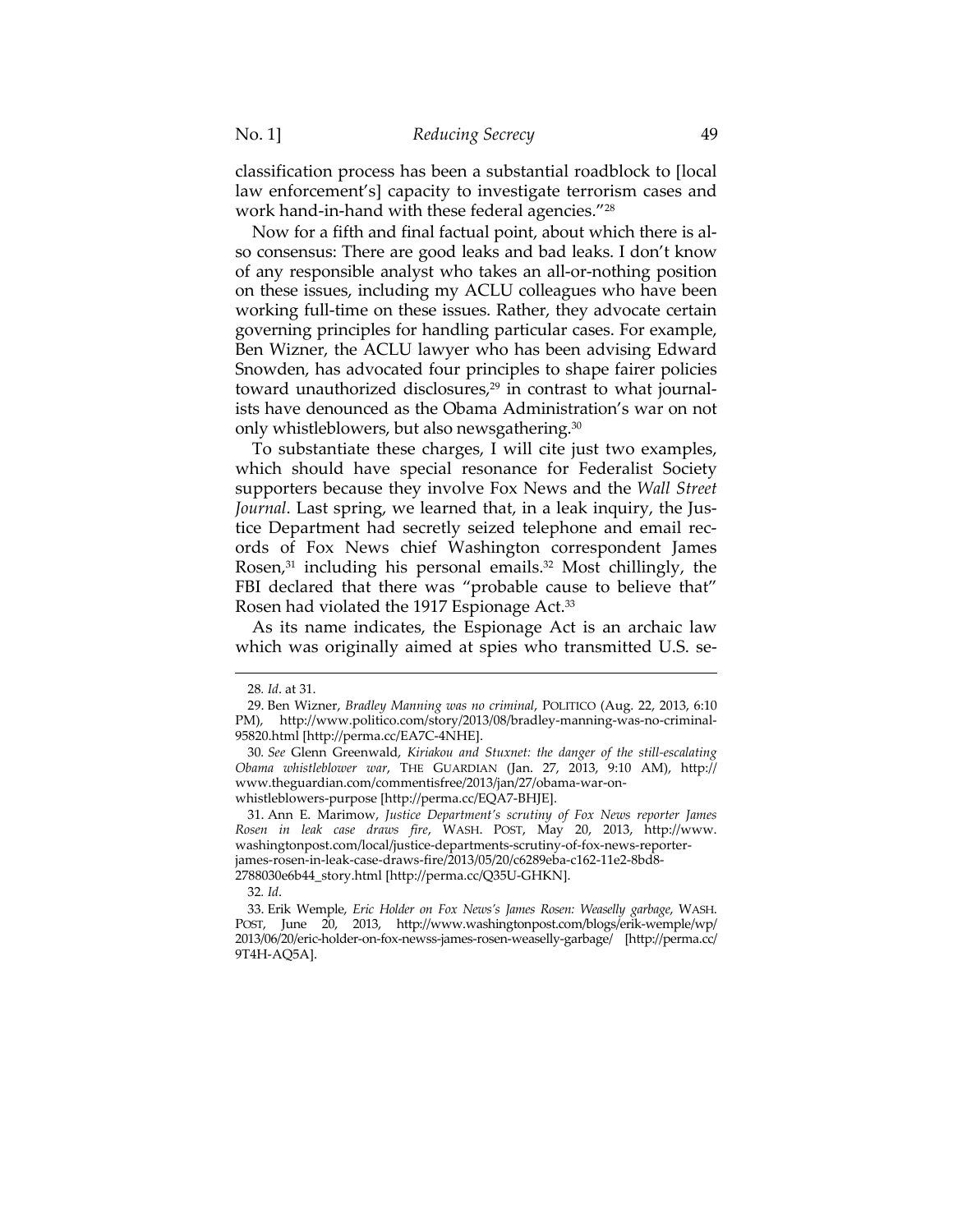crets to hostile countries.34 Throughout its history, countless journalists have issued countless stories based on countless unauthorized leaks.35 Yet not a single administration had ever invoked the Espionage Act to prosecute a single journalist.<sup>36</sup> Thus, the Obama Administration's threat to do so against Fox's Rosen has cast a big chill over journalists.

In the same vein, shockingly, the Obama Administration has pursued more Espionage Act prosecutions against government employees who disclosed information to the press than all prior administrations combined.37 No wonder these attacks on basic newsgathering have been denounced by the whole journalism world, across the ideological spectrum.38

Even such a strong supporter of strong executive power and national security policies as the *Wall Street Journal* said the Obama Administration was engaging in "a pattern of antimedia behavior," and that its so-called "leak" investigations "are less about deterring leakers and more about intimidating the press."39

 37. Daniel Politi, *Obama Has Charged More Under Espionage Act Than All Other Presidents Combined*, SLATE (June 22, 2013, 3:32 PM), http://www.slate.com/ blogs/the\_slatest/2013/06/22/edward\_snowden\_is\_eighth\_person\_obama\_has\_pur sued\_under\_espionage\_act.html [http://perma.cc/B8Q6-PM5F].

38*. See* Leonard Downie Jr., *In Obama's war on leaks, reporters fight back*, WASH. POST, Oct. 4, 2013, http://www.washingtonpost.com/opinions/in-obamas-war-on-leaksreporters-fight-back/2013/10/04/70231e1c-2aeb-11e3-b139-029811dbb57f\_story.html [http://perma.cc/6VAD-47YS]; Dan Kennedy, *Obama's War on Journalism*, HUFFINGTON POST (Feb. 27, 2012, 11:18 AM), http://www.huffingtonpost.com/dan-kennedy/callingout-obama-for-his\_b\_1303783.html [http://perma.cc/SLD-8CWF]; Alex Newman, *Obama War on Journalism: Feds Raid Reporter, Seize Notes*, NEW AMERICAN (Oct. 28, 2013, 9:56 AM), http://www.thenewamerican.com/usnews/crime/item/16819-obama-waron-journalism-feds-raid-reporter-seize-notes [http://perma.cc/TL95-UPGA]; David Sirota, *Obama's war on journalism*, SALON (Jun. 27, 2013, 8:00 PM), http://www. salon.com/2013/06/28/obamas\_war\_on\_journalism/ [http://perma.cc/

 <sup>34. 18</sup> U.S.C. § 798 (2012).

 <sup>35.</sup> *See* Adam Liptak, *A High-Tech War on Leaks*, N.Y. TIMES, Feb. 11, 2012, http://www.nytimes.com/2012/02/12/sunday-review/a-high-tech-war-onleaks.html?pagewanted=all&\_r=0 [http://perma.cc/NMV7-KW7Q].

 <sup>36.</sup> Alison Frankel, *Journalists and the Espionage Act: Prosecution risk is remote but real*, REUTERS, June 24, 2013, http://blogs.reuters.com/alison-frankel/2013/06/24/ journalists-and-the-espionage-act-prosecution-risk-is-remote-but-real/ [http://perma.cc/6XR4-NJJD].

G6UB-RQAX].

<sup>39</sup>*. A Journalist 'Co-Conspirator'*, WALL ST. J., May 20, 2013, http://online.wsj.com/ news/articles/SB10001424127887324102604578495253824175498 [http://perma.cc/AX8L-G5N3].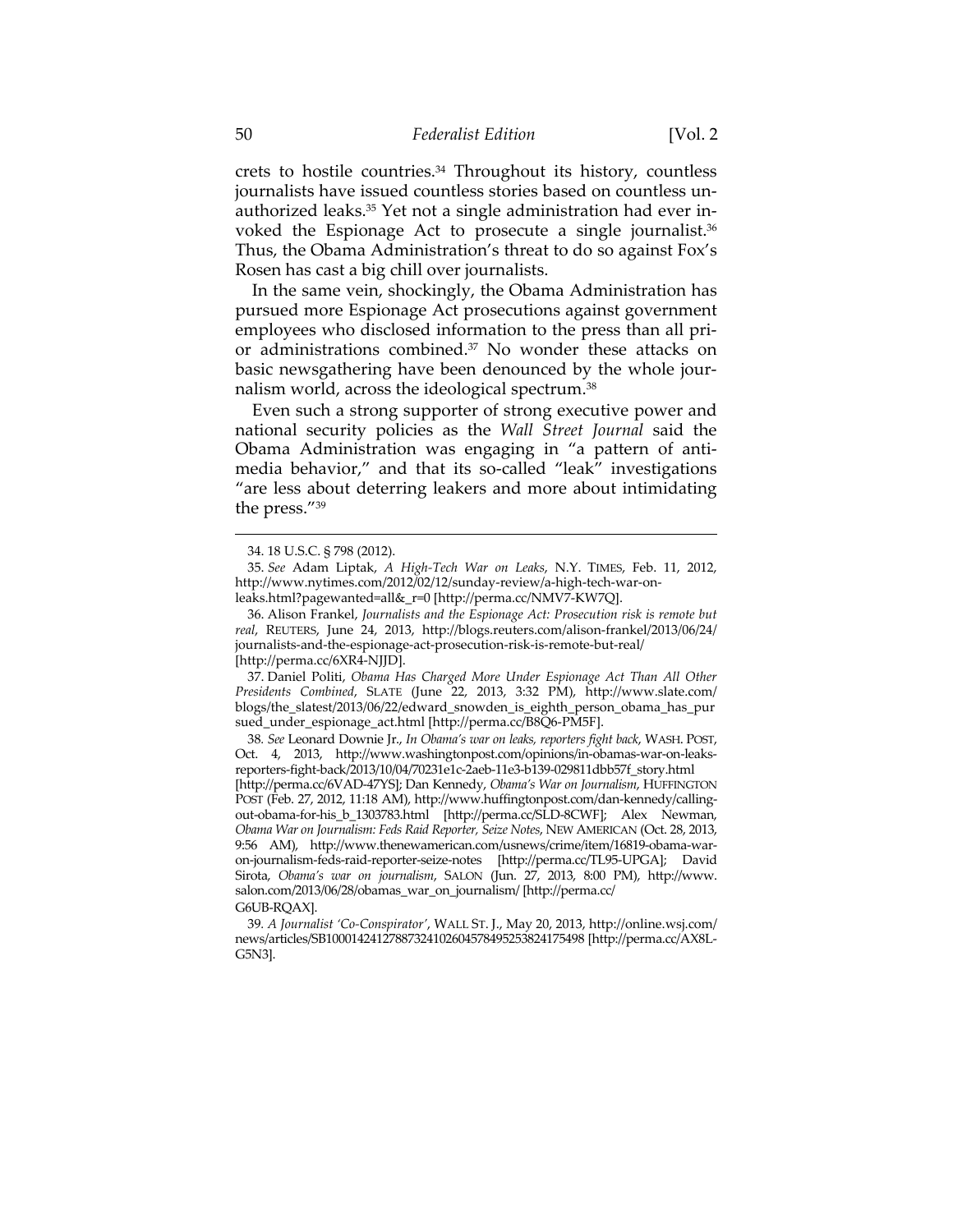So, how do we fairly accommodate both the government's legitimate interest in protecting some secrets and the public's vital need to know enough to ensure the government's accountability and adherence to our Constitution and laws?

Here are the four principles that Ben Wizner endorsed:<sup>40</sup>

(1) Government employees who expose misconduct should not be punished more severely than those who engage in misconduct.

(2) The government should have to demonstrate that the leaked information had been properly withheld from the public.

(3) The government should not systematically fail to pursue leaks that advance its interests, while aggressively prosecuting leaks that do the opposite. Whistleblowing leaks should be treated differently from other leaks. Especially given the government's excessive secrecy, We The People have had to depend on whistleblowers to disclose a whole range of post-9/11 power abuses, including the Abu Ghraib scandal, the CIA's secret prisons, kidnapping and torture of suspects, targeted killing of US citizens by drone, and, of course, the NSA's sweeping domestic surveillance, which has been strongly condemned across the political spectrum.

(4) Whistleblowers who disclose such government misconduct should be able to defend themselves on the ground that the public benefit of their disclosures far outweighs any harm to security. Indeed, unauthorized disclosures about government illegality should not be prosecuted at all because the public's right to know about this categorically outweighs the government's interest in secrecy.

Now, to complement the core guidelines that Ben laid out, I would like to list a few more points. First, we must drastically reduce the entrenched overclassification that has long prevailed. High-ranking intelligence and military officials have estimated that we could safely release at least half—some estimates go as high as ninety percent—of classified documents.<sup>41</sup> Overclassification means that massive numbers of government employees need security clearances. That number is now an

 <sup>40.</sup> Wizner, *supra* note 29.

 <sup>41.</sup> Elizabeth Goitein & J. William Leonard, *America's Unnecessary Secrets*, N.Y. TIMES, Nov. 7, 2011, http://www.nytimes.com/2011/11/07/opinion/national-securityand-americas-unnecessary-secrets.html?\_r=0 [http://perma.cc/BN58-HFHZ].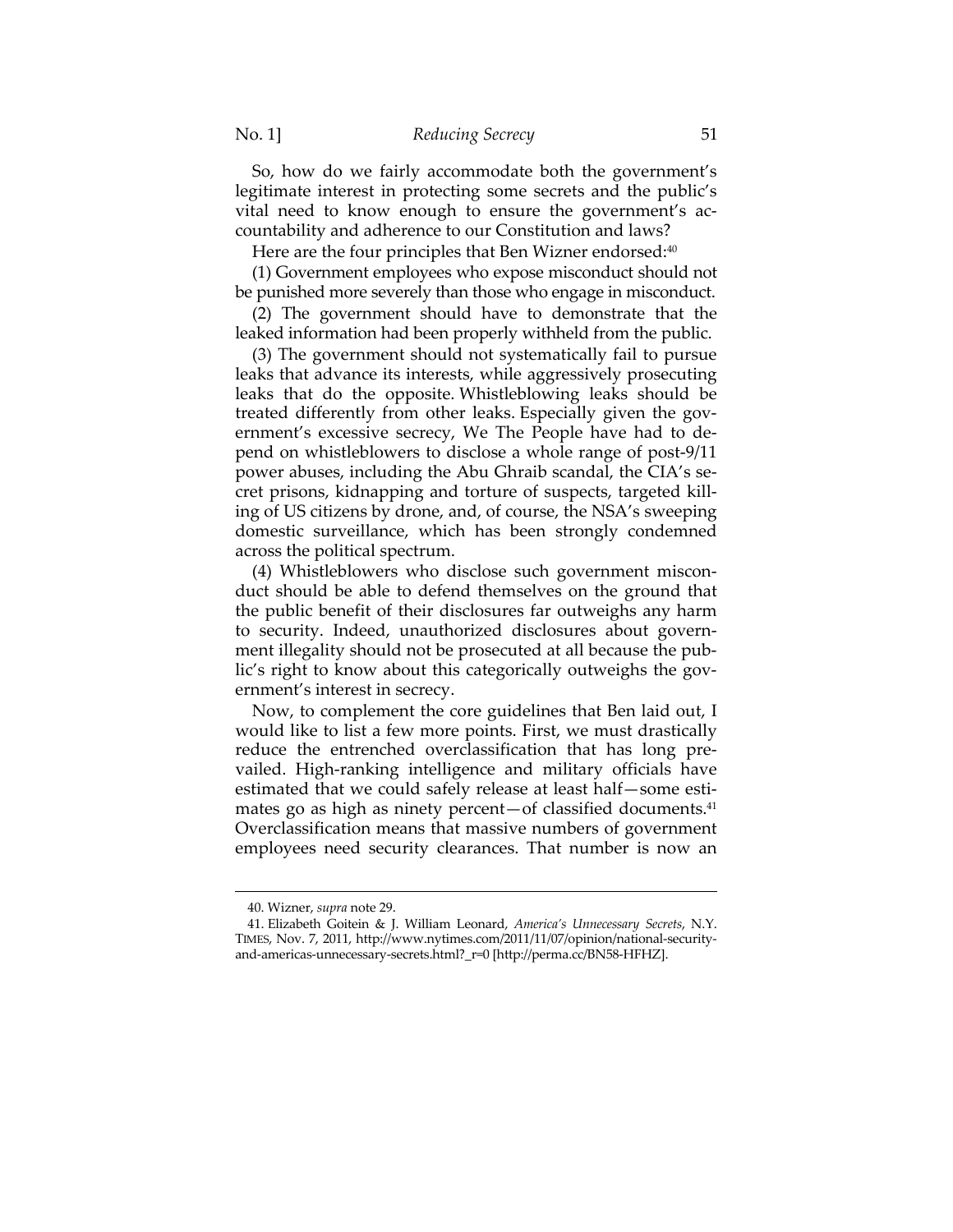astounding one in every fifty American adults.42 No wonder we are awash in leaks! As Justice Stewart observed in the landmark Pentagon Papers case:

[W]hen everything is classified, then nothing is classified, and the system . . . [is] disregarded by the cynical or the careless, and . . . manipulated by those intent on selfprotection or self-promotion....[A] truly effective . . . security system would be the maximum possible disclosure, recognizing that secrecy can best be preserved only when credibility is truly maintained.43

Second, we must provide clear procedures under which intelligence employees can report wrongdoing and be protected from retaliation. While some procedures purport to facilitate whistleblowing by intelligence employees, they do not protect the whistleblowers from retaliation, and many of them do not apply at all to employees of independent contractors, such as Edward Snowden.

Therefore, individuals such as Edward Snowden have to risk their freedom and their careers by disclosing official misconduct to the press. I assume that not everyone in this audience views Snowden as a whistleblowing hero.<sup>44</sup> So let me cite a pertinent editorial cartoon. It depicts an angry NSA spy pounding his fist and exclaiming: "Snowden secretly stole private information using the excuse that he was protecting the American people . . . Who does that traitor think he is??? US!?!"

Congress and the President should heed the following statement, supporting robust protection for all whistleblowers, including in sensitive national security positions: "Often the best source of information about . . . abuse in government is a[] . . . government employee committed to public integrity and willing to speak out. Such acts of courage and patriotism . . . should be encouraged rather than stifled." Who made this statement? No, it wasn't the head of a whistleblower ad-

 <sup>42.</sup> Leigh Munsil, *'Top secret' is the new 'secret*,*'* POLITICO (Jun. 14, 2013, 2:04 PM), http://www.politico.com/story/2013/06/top-secret-is-the-new-secret-92818.html [http://perma.cc/HT62-33PV].

 <sup>43.</sup> New York Times Co. v. United States, 403 U.S. 713, 729 (1971) (Stewart, J., concurring).

 <sup>44.</sup> Drew Guarini, *Bill Gates: Edward Snowden Is No Hero*, HUFFINGTON POST (Mar. 1, 2014, 12:10 PM), http://www.huffingtonpost.com/2014/03/14/bill-gatessnowden\_n\_4964311.html [http://perma.cc/4S8U-RNPX].